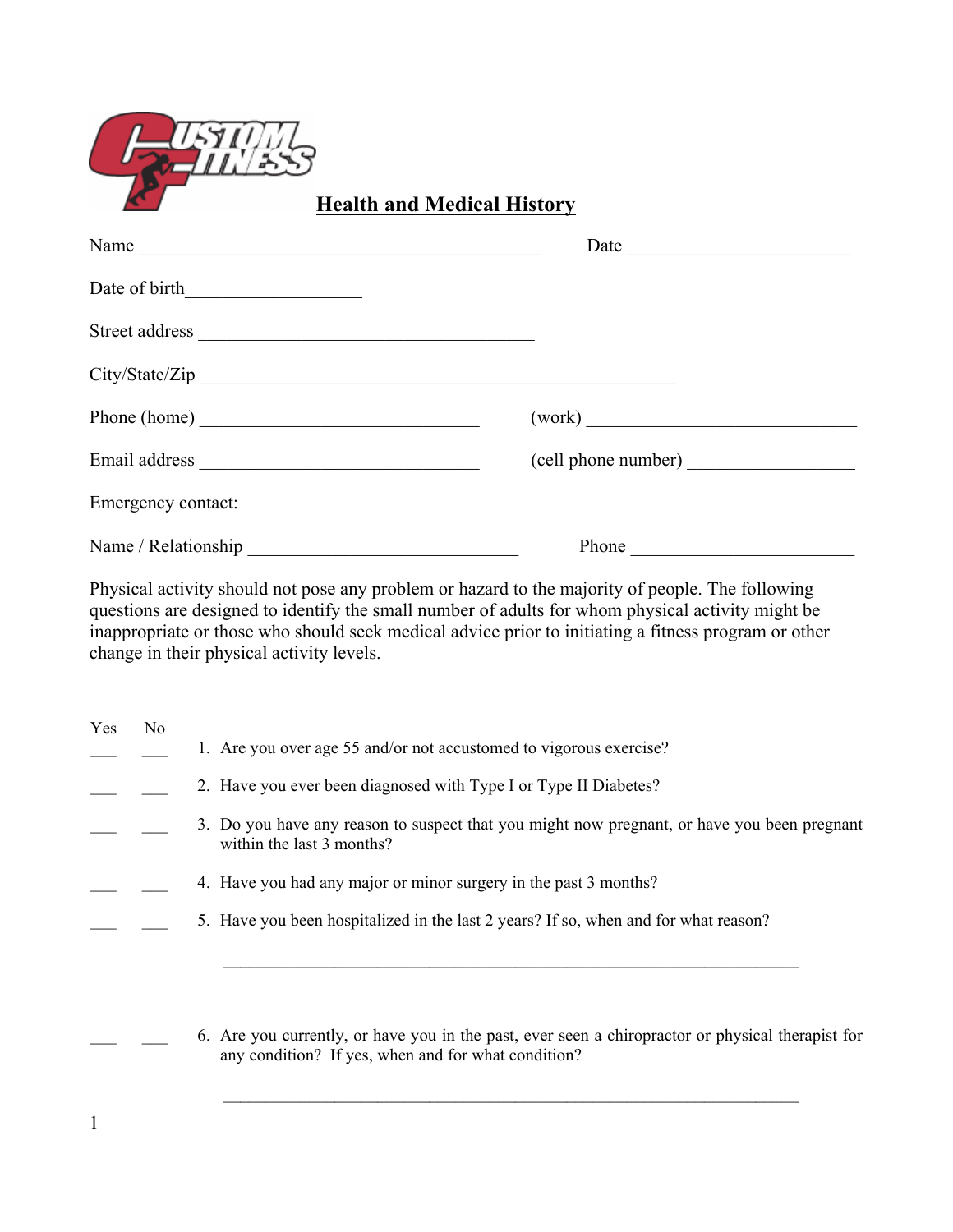|                |                | 7. Do you ever experience unexpected shortness of breath, or labored breathing, with or without<br>pain? If yes, describe under what conditions.          |
|----------------|----------------|-----------------------------------------------------------------------------------------------------------------------------------------------------------|
|                |                | 8. Do you currently, or have you ever, experienced unexplained heart palpitations or been<br>diagnosed with a heart murmur or irregular heartbeat?        |
| Yes            | N <sub>0</sub> | 9. Have you ever been diagnosed with high blood pressure? If yes, when?                                                                                   |
|                |                | 10. Do you know what your blood pressure normally is? If yes, please state _____                                                                          |
|                |                | 11. Do you currently smoke? If yes, how many cigarettes per day?                                                                                          |
|                |                | 12. Did you ever smoke? If yes, how long ago did you quit?                                                                                                |
|                |                | 13. Is there any history of heart disease (prior to age 55) in your immediate family? If yes,<br>explain.                                                 |
|                |                | 14. Do you know your cholesterol levels? If so, please state:                                                                                             |
|                |                | 15. Do you receive regular annual physical exams from your primary care physician? Date of<br>last exam:                                                  |
| $\overline{2}$ |                | 16. Do you have any pain, discomfort, or known current or previous injury to any of the<br>following areas:<br>Right or left knee (circle as appropriate) |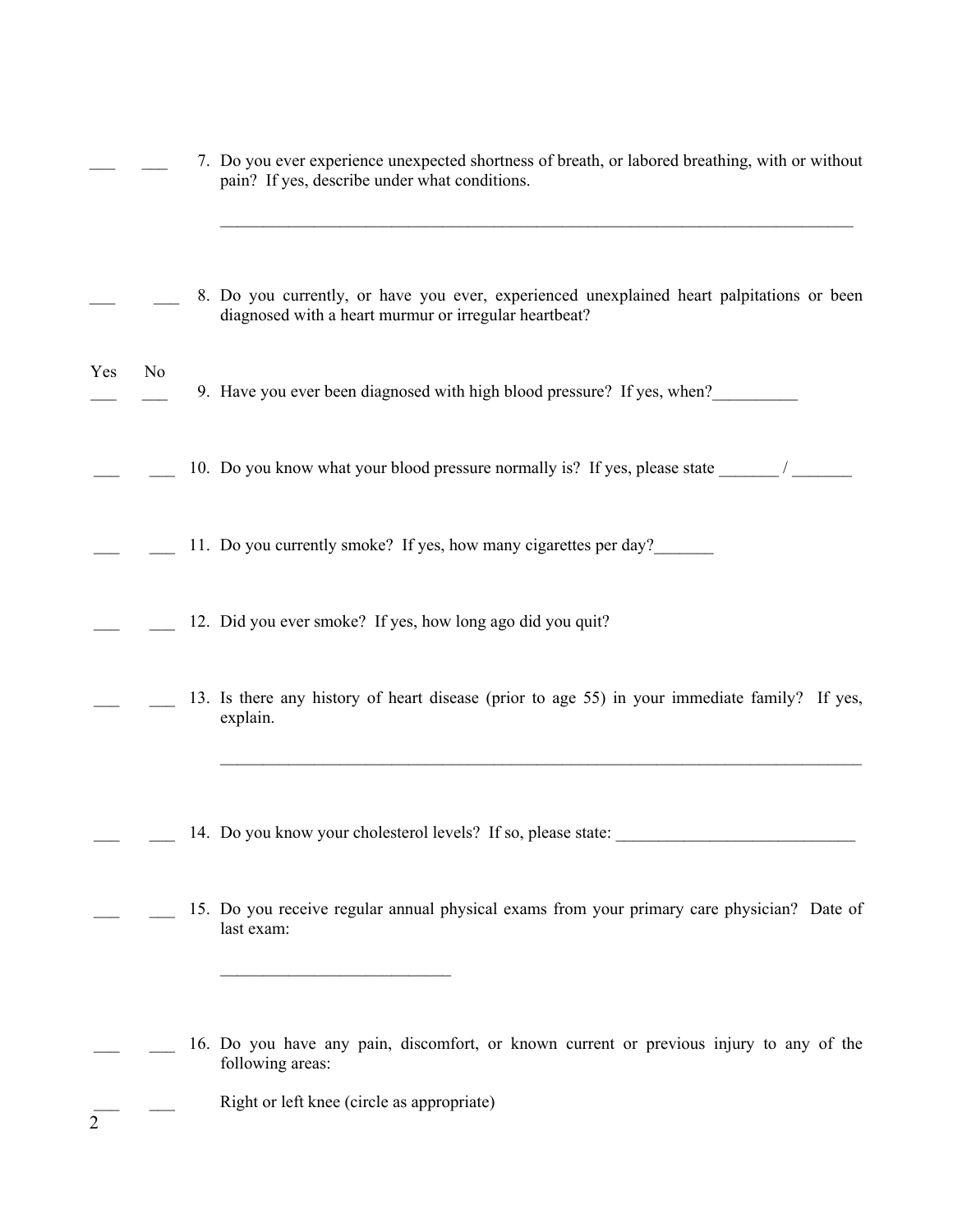|  | Right or left shoulder (circle as appropriate)                                                                                                                           |
|--|--------------------------------------------------------------------------------------------------------------------------------------------------------------------------|
|  | Right or left elbow (circle as appropriate)                                                                                                                              |
|  | Right or left elbow (circle as appropriate)                                                                                                                              |
|  | Right or left wrist (circle as appropriate)                                                                                                                              |
|  | Right or left ankle (circle as appropriate)                                                                                                                              |
|  | Right or left hip (circle as appropriate)                                                                                                                                |
|  | Back or neck (circle as appropriate)                                                                                                                                     |
|  | If you checked "Yes" to any of the above, please explain the nature of your pain and/or<br>injury. Do certain activities or conditions aggravate the pain and/or injury? |
|  |                                                                                                                                                                          |
|  |                                                                                                                                                                          |
|  | Are there any other health/medical/injury conditions that your trainer should be aware of?                                                                               |

3 Please list any prescription medications or over-the-counter medications or supplements you currently take:

 $\mathcal{L}_\mathcal{L} = \{ \mathcal{L}_\mathcal{L} = \{ \mathcal{L}_\mathcal{L} = \{ \mathcal{L}_\mathcal{L} = \{ \mathcal{L}_\mathcal{L} = \{ \mathcal{L}_\mathcal{L} = \{ \mathcal{L}_\mathcal{L} = \{ \mathcal{L}_\mathcal{L} = \{ \mathcal{L}_\mathcal{L} = \{ \mathcal{L}_\mathcal{L} = \{ \mathcal{L}_\mathcal{L} = \{ \mathcal{L}_\mathcal{L} = \{ \mathcal{L}_\mathcal{L} = \{ \mathcal{L}_\mathcal{L} = \{ \mathcal{L}_\mathcal{$